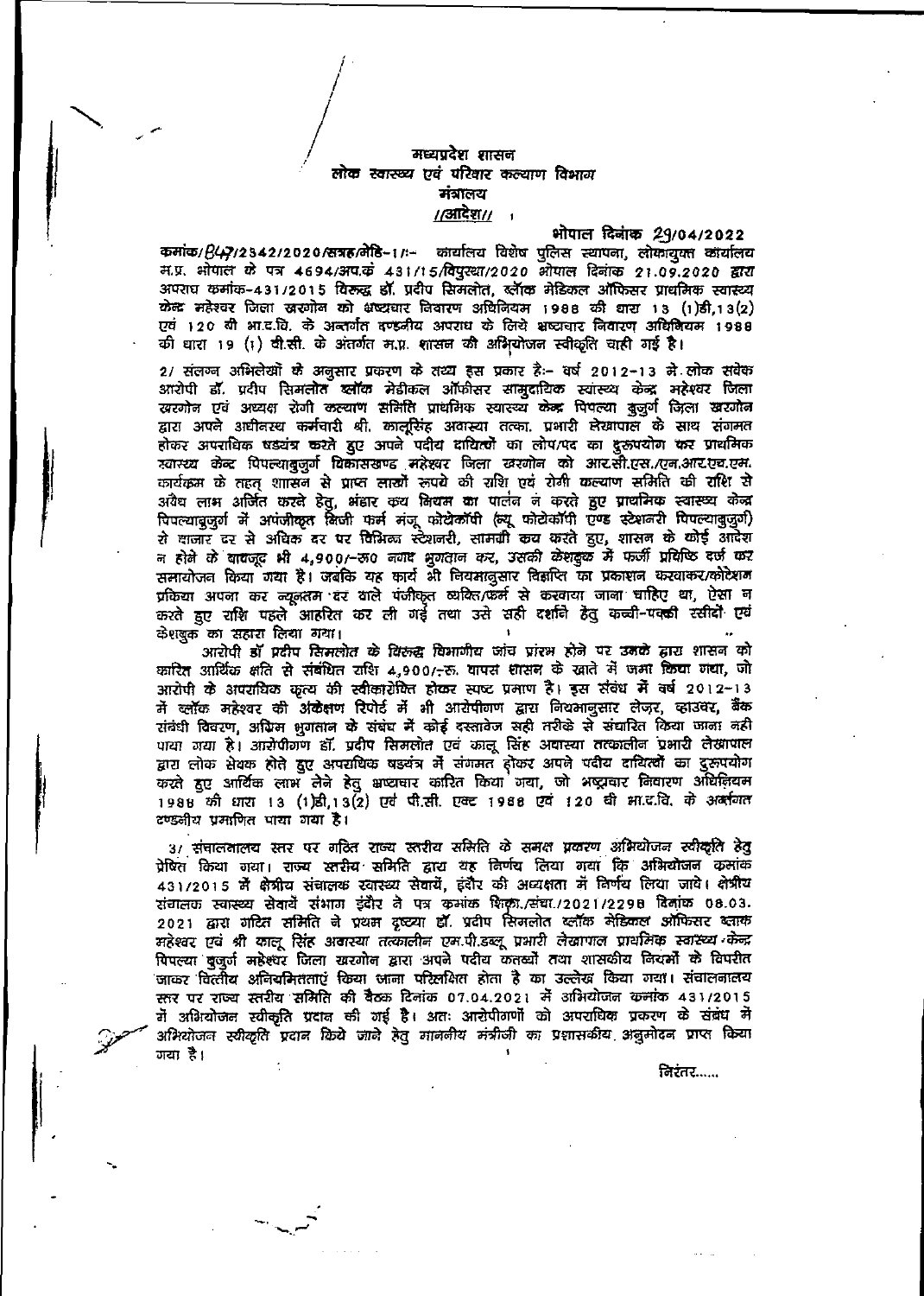4/ तद्नुसार राज्य शासन एतद् द्वारा सामान्य प्रशासन विभाग मंत्रालय के परिपत्र कमांक एफ 15-1/2014/1-10 दिनांक 05.09.2014 एवं समसंख्यक परिपत्र दिनांक 21.04.2017 द्वारा प्रदत्त शक्तियों को प्रयोग करते हुए आरोपी डॉ. प्रदीप सिमलोत, ब्लॉक मेडिकल ऑफिसर प्राथमिक रवास्थ्य केन्द्र महेश्यर जिला खरजोन एवं आरोपी श्री कालू सिंह अयास्या *सत्कालीन* एम.पी.डब्लू प्रभारी लेखापाल प्राथमिक स्वास्थ्य केन्द्र पिपल्या बुजुर्ग महेश्यर जिला खरगोन के विरुद्ध भ्रष्टाचार निवारण अधिनियम 1988 की धारा 13 (1)डी, 13(2) एवं 120 बी भा.द.वि. अध्यकार निवारण अधिलियम । ९८८ के अंतर्गत दण्डवीय अपराघ के लिये व्यायालय में अभियोजित करने हेत् भ्रष्टाचार निवारण अधिनियम 1988 की धारा 19(1) बी.सी. के अंतर्गत अभियोजन संस्थित करने की स्वीकृति प्रदान करता है।

 $1/21/$ 

छुद्वत ढहरिया) (सीमा कुर्रदियमाथिव अवर संचित शासन सूर्यप्रदेश<sub>द</sub>र्गासनपरिवार कल्याण लोक स्वास्थ्य एवं परिवार कल्याण विभाग رچ ओपाल दिनांक 29/04/2022

্যো]

अवर संक्षित २ . उत मध्यप्रदेश सू<del>ष्</del>लाक सन स्वास्थ्य एवं सरिसमं कुरुवार्य किमीन पाण

पू. कर्माक/94/8/2342/2020/सत्रह/मेडि–1 प्रतिलिपिः– सुवनार्थं एवं आवश्यक कार्यवाही हेत्।

- अतिरिक्त मुख्य सचिव, मध्यप्रदेश शासन, लोक स्वास्थ्य एव परिवार कल्याण विभाग Ł संत्रालय भौपाल।
- प्रमुख सचिव, म.प्र. विधि और विधायी कार्य विभाज, मंत्रालय भोपाल की ओर आवश्यक  $\overline{\mathbf{2}}$  . कार्यवाही हेत्।
- आयुक्त स्थास्थ्य सेवायें, म.प्र. भोपाल।  $\mathbf{2}$
- यू : फलेक्टर जिला खरणोन म.प.।
- अतिरिक्त महानिदेशक विशेष पुलिस स्थापना लोकायुक्त कार्यालय म.प्र. भोपाल। <.
- पुलिस अधीक्षक, विशेष पुलिस स्थापना, लोकायुक्त कार्यालय, इंदौर संभाग इंग्रैर।  $\epsilon^{\, \cdot}$
- उप/संयुक्त संचालक विझप्त/शिकायत/अविझप्त/लीगल संचालनालय स्वास्थ्य सेवायें भोपाल । ₹.
- 8. . डॉ. प्रदीप सिमलोत; ब्लॉक मेडिकल ऑफिसर प्राथमिक स्वास्थ्य केन्द्र महेश्वर जिला-चारणोन द्वारा मुख्य चिकित्सा एवं स्वास्थ्य अधिकारी, जिला-खरणोन भ.प्र.।
- ٩. श्री कालू सिंह अवास्या तत्कालीन एम.पी.डब्लू प्रभारी लेखापाल प्राथमिक स्वास्थ्य केन्द्र पिपल्या बुजुर्ग महेश्यर जिला खरजोज द्वारा-सुष्ट्य धिकित्सा एवं स्वास्थ्य अधिकारी, जिला-खरगोज स.प्र.।

लोक

10 आदेश नस्ति।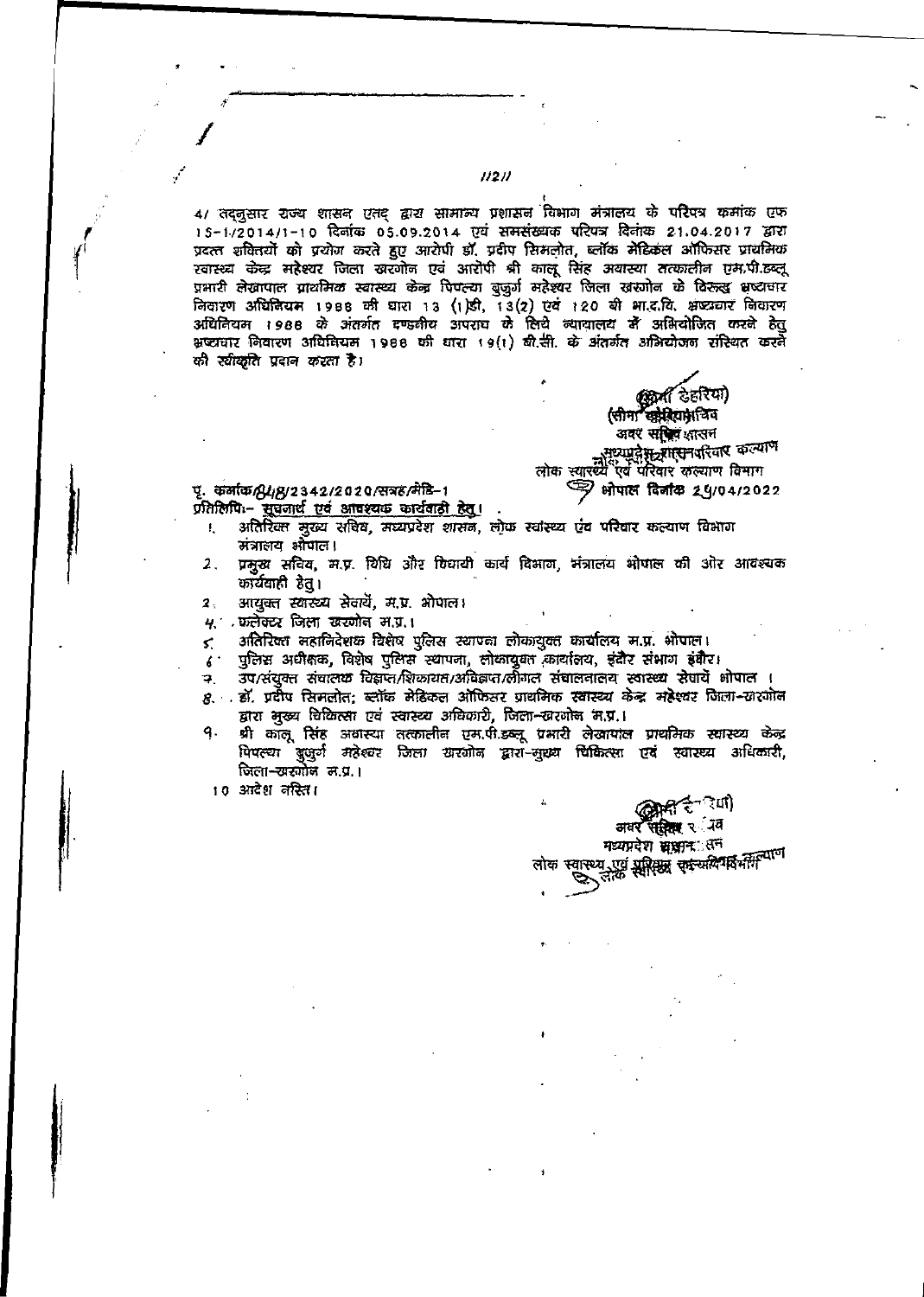#### मध्यप्रदेश शासन लोक स्वास्थ्य एवं परिवार कर्त्याण विभाग मंत्रालय  $1/30$ देश $1/$

ओपाल, दिनाक 29/04/2022

कमांक/845/2344/2020/सम्रह/मेडि-1/:- कार्यालय विशेष पुलिस स्थापना, लोकायुक्त कार्यालय म.प्र. भोपाल के पत्र 4698/अप.कं 433/15/विपुस्था/2020 मोपाल दिनाक 21.09.2020 द्वारा अपराध कमांक-433/2015 विरुद्ध डॉ. प्रदीप सिमलोत, ब्लॅाक मेडिकल ऑफिसर प्राथमिक स्वास्थ्य केन्द्र महेश्वर जिला खरगोन को भ्रष्टाचार निवारण अघिनियम 1988 की धारा 13 (1)डी,13(2) एयं 120 वी भा.द.धि. के अक्सर्गत दण्डनीय अपराध के लिये भ्रष्टाचार निवारण अधिनियम 1988 की धारा 19 (1) बी.सी. के अंतर्गत म.प्र. शासन की अभियोजन स्वीकृति धाही गई है।

2/ अभिलेखों के अनुसार प्रकरण के तथ्य इस प्रकार है:- वर्ष 2012-13 मे लोक सेक्क आरोपी डॉ. प्रदीप सिमलोत ब्लॉक मेडीकल ऑफीसर सामुदायिक स्वास्थ्य केन्द्र महेश्वर जिला खरागौन एवं अध्यक्ष रोजी कल्याण समिति प्रायमिक स्यास्थ्य केन्द्र पिपल्या बुजुर्ग जिला स्रारजोन द्वारा अपने अधीनस्य कर्मचारी श्री. कालूसिंह अवास्था तत्का. प्रभारी लेखापाल के साथ संगमत होकर नियम विरुद्ध तरीके से निविदा कोटेशन आमंत्रित किये बिना शासन द्वारा स्वीकृत राशि 50,000/-रू में से 8,700/-रू का भुगतान बाई वाय मुकेश सोनी के नाम से चेक कमांक 821। दिनांक 24. 03.13 राशि 8,700/- रू जारी कर दिनांक 11.04.2013 को बैंक से आहरण करवाकर भुगतान प्राप्त किया गया है। शासन द्वारा अन्य मरु में रोगी कत्याण समिति पिपल्या बुजुर्ग के खाते में दिनांक 10.04.2013 को जमा हुई उससे ही उक्त 8700/- रू का भूगतान प्राप्त किया (जाना स्पष्ट प्रतीत होता है। जबकि केशबुक में इसकी इन्ट्री दिनांक 24.03.2013 में की गई है। जप्तशुदा रसीद अनुसार देवीलाल कोहरे एयं शेखर कोहरे को किया गया है, जिसकी केशबुक में प्रविष्टि भी की गई है। जबकि शासन द्वारा राशि रोगी कल्याण समिति के खाते में दिनाक 10.04. 2013 को जमा की गई है। केशबुक में इसकी इन्ट्री दिनींक 24.03.2013 को की गई है। ड्रूस प्रकार राशि प्राप्त होने के पूर्व ही केशबुक में दर्ज की गई है, इससे स्पष्ट है कि आरोपीगण द्वारा चूर्व में ही फर्जी भुगतान दर्शाया गया एवं राशि खाते में आने पर प्राप्त कर ली। इस प्रकार आरोपीगण द्वारा रोगी कल्याण समिति को शासन से स्वीकृत राशि 75,000/– रू में से 9,300/– नगद एवं स्वीकृत राशि 50,000/- में से 8,700/- इस तरह कुल 18,000/- प्राप्त कर स्वंय के उपयोग में लिए तथा शासन को 18,000/- रू की क्षति पहुंचाई गई।

आरोपी डॉ प्रदीप सिमलोत के विरूद्ध विभागीय जांच प्रांरभ होने पर उनके द्वारा शासन को हुई आर्थिक क्षति से संबंधित राशि 18,000/-रू. यापस शासन के खाते में जमा किया जया जो आरोपी के अपराधिक कृत्य की स्वीकारोक्ति होकर स्पष्ट प्रमाण है। इस संबंध में यर्ष 2012-13 में व्लॉक मदेश्वर की अंकेक्षण रिपोर्ट में भी आरोपीगण द्वारा नियमानुसार लेजुर, व्हाउचर, खैंक संवंधी विवरण, अग्रिम भूगतान के संबंध में कोई दस्तावेज सही तरीके से संघारित किया जाना नही पाया गया है। आरोपीगण डॉ. प्रदीप सिमलोत एवं कालू सिंह अवास्या तत्कालील प्रभारी लेखापाल द्वारा लोक सेवक होते हुए अपराधिक षडयंत्र में संगमत होकर अपने पदीय दायित्यों का लोप/पद का दुरुपयोग करते हुए आर्थिक लाभ लेने हेतु भष्ट्यचार कारित किया गया, जो धारा 13 (1)वी, 13(2), पी.सी. एक्ट 1988 एवं 120 बी भा.द.वि. के अर्व्हागत दण्डनीय प्रभाणित पाया गया है।

३/ संघालनालय स्तर पर गठित राज्य स्तरीय समिति के समक्ष प्रकरण अभियोजन स्वीकृति हेतू प्रेषित किया गया। राज्य स्तरीय समिति द्वारा यह निर्णय लिया गया कि अभियोजन कमांक 433/2015 में क्षेत्रीय संचालक रवास्थ्य सेवार्ये, हंदौर की अध्यक्षता में निर्णय लिया जाये। क्षेत्रीय संचालक रवास्थ्य सेवायें संभाग इंदौर ने पत्र कमांक शिका./संचा./2021/2298 दिनांक 08.03. 2021 द्वारा गटित समिति ने प्रथम दृष्ट्या डॉ. प्रदीप सिमलोत ब्लॉक मेडिकल ऑफिसर ब्लाक महेश्वर एवं श्री कालू सिंह अवास्या तत्कालीन एम.पी.डब्लू प्रभारी लेखापाल प्राथमिक स्वास्थ्य केन्द्र पिपल्या दुजुर्ग महेश्वर जिला खरगोन द्वारा अपने परीय कतव्यों तथा शासकीय नियर्मों के विपरीत जाकर वित्तीय अनिवमितताएं किया जाना परिलक्षित होता है का उल्लेख किया गया। संचालनालय रतर पर राज्य स्तरीय समिति की बैठक दिनांक ०७.०४.२०२१ में अभियोजन कमांक ४३३/2015 में अभियोजन स्वीकृति प्रदान की गई है। अतः आरोपीगणों को अपराधिक प्रकरण के संबंध में अभियोजन स्वीकृति प्रदान किये जाने हेतु माननीय मंत्रीजी का प्रशासकीय अनुमोदन प्राप्त किया गया है।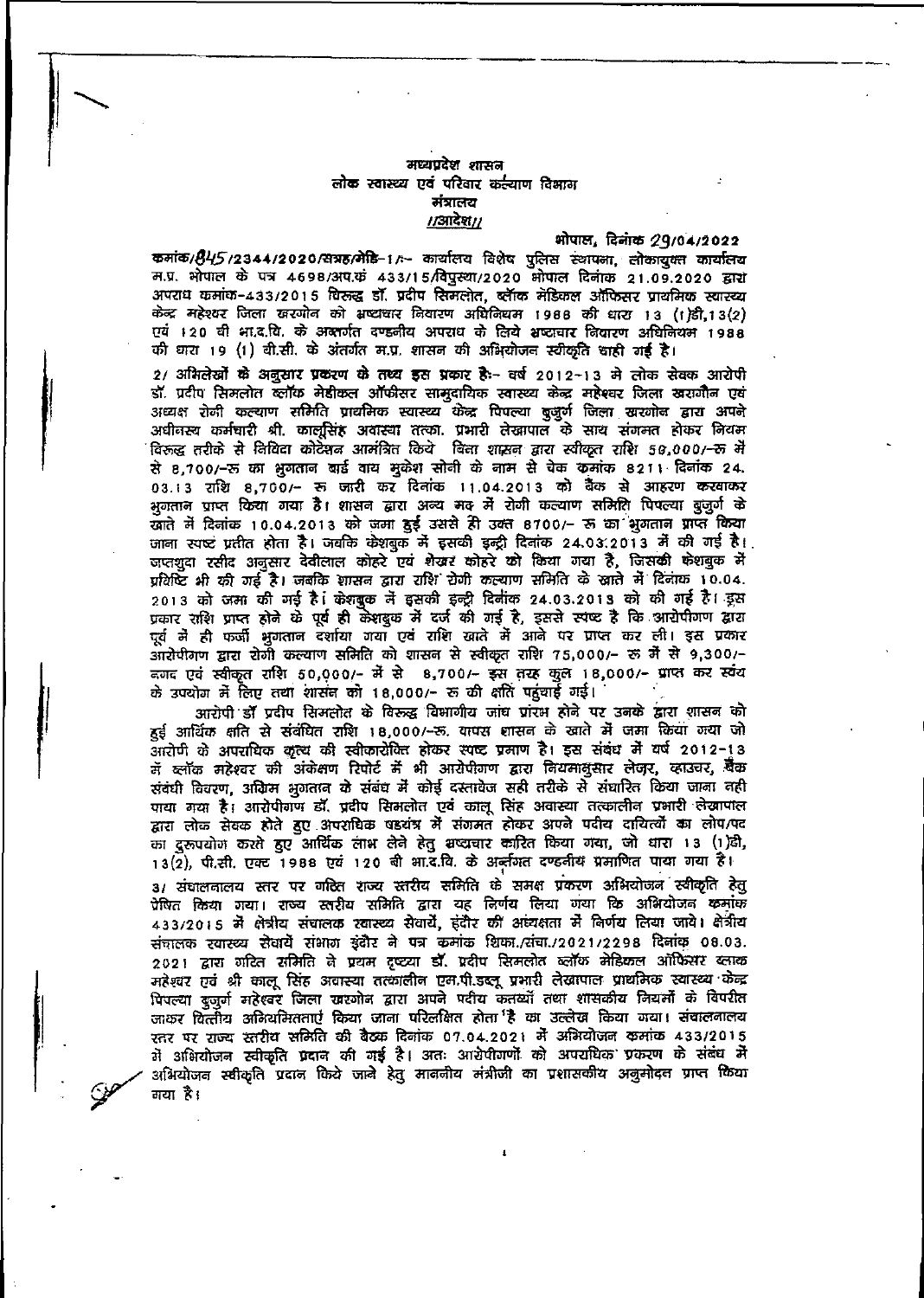$11211$ 

4/ तद्नुसार राज्य शासन एतद् द्वारा सामान्य प्रशासन विभाग मंत्रालय के परिषत्र कर्माक एफ 15-1/2014/1-10 दिनांक 05.09.2014 एवं समसंख्येक परिपत्र दिनांक 21.04.2017 द्वारा प्रदत्त शक्तियों को प्रयोग करते हुए आरोपी डॉ. प्रदीप सिमलोत, ब्लॉक मेटिकल ऑफिसर प्राथमिक रवास्थ्य केन्द्र महेश्वर जिला खरनोन एवं आरोपी श्री कालू सिंह अवास्था तत्कालीन एम.पी.हब्लू प्रभारी लेखापाल प्राथमिक स्वास्थ्य फेळ पिपल्या बुजुर्ज महेश्वर जिला खरजोन के विरुद्ध भष्यवार विवारण अधिनियम 1988 की घारा 13 (1)डी, 13(2) एवं 120 वी भा.द.वि. शष्ट्यघार नियारण अधिनियम 1988 के अंतर्गत दण्डनीय अपराध के लिये व्यायालय में अभियोजित करने हेतु क्षष्टाचार नियारण अधिनियम 1988 की धारा 19(1) बी.सी. के अंतर्गत अभियोजन संस्थित करने की स्वीकृति प्रदान करता है।

> ( सीमाँ इंड्रीएक फेडरिया) अवर सेजिनर नीचिय मध्यप्रदेश शासनगासन लोक स्वास्थ्य एकं परिकार कल्याणि विक्रांत पर मोपाल, दिनांक 29/04/2022

#### पू. कमांक/846/2344/2020/सत्रह/मेडि–१ प्रतिलिपिः- सूचनार्थं एवं आवश्यक कार्यवाही हेतु ।

- -अतिरिक्त मुख्य सचिव, मध्यप्रदेश शासन, लोक स्वास्थ्य एव परिवार कल्याण विभाग  $\mathbf{I}$ मंत्रालय भोपाल।
- 2 प्रमुख सचिव, म.प्र. विधि और विधायी कार्य विभाग, मंत्रालय भोपाल की ओर आयश्यक कार्यवाही हेतु।
- : आयुक्तं स्वास्थ्य सेवार्ये, म.प्र: भोपाल। 3
- ៘ कलेक्टर जिला खरगोन म.प.।

अतिरिक्त महानिदेशक विशेष पुलिस स्थापना लोकायुक्त कार्यालय म.प्र. भोपाल। : ک

्उप/संयुक्त संचालक विक्रप्त/शिकायत/अविज्ञप्त/लीगल संचालनालयं स्यास्थ्यः सेवाये भोपाल । 6.

पुलिस अधीक्षक, विशेष पुलिस स्थापना, लोकायुक्त कार्यालय इंदौर संभाग इंदौर।  $\boldsymbol{\tau}$ .

डॉ. प्रदीप सिमलोत, ब्लॉक मेडिकल ऑफिसर प्रायमिक स्वास्थ्य केन्द्र महेश्वर 8 जिला-खरगोन

द्वारा मुख्य चिकित्सा एवं स्वास्थ्य अधिकारी, जिला-खरगोन म.प.।

श्री कालू सिंह अवास्यां तत्कालीन एम.पी.डब्लू प्रभारी लेखापाल प्राथमिक स्थास्थ्य केन्द्र 9. पिपल्या बुजुर्ज महेश्यर जिला खरजोन द्वारा-सुख्य विकित्सा एवं स्वास्थ्य अधिकारी, जिला-खरगोन म.प्र.। टरिया∤

10 आदेश नस्ती।

স্নবিন ইয়<sub>ন্দি</sub>ন सव

मध्यप्रदेशी शानसूत्र्याए कल्याणे<br>लोक स्मुस्क्षीत्यर्थ-परिवारे कल्याण विभाग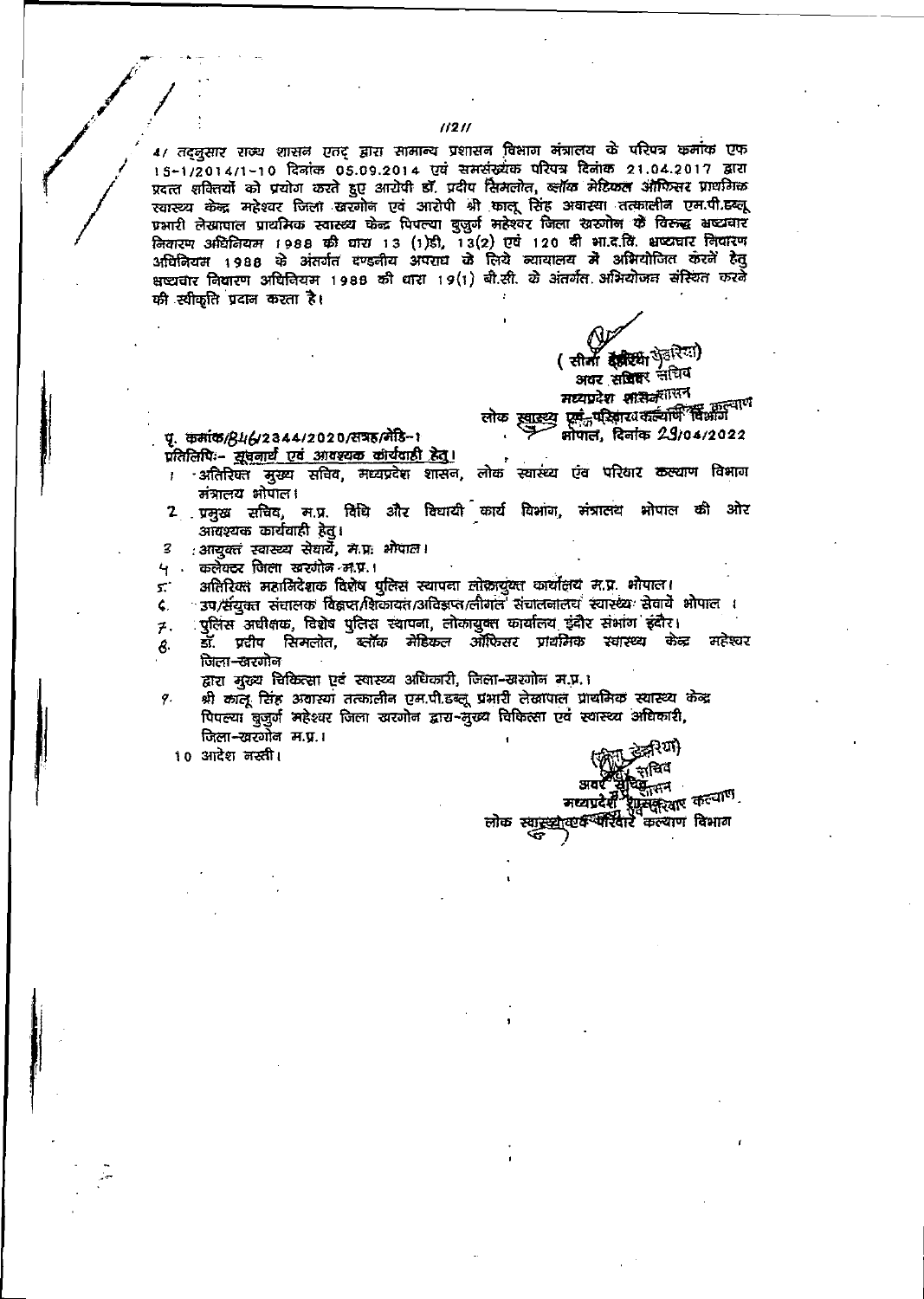# मध्यप्रदेश शासन लोक स्वास्थ्य एवं परिवार कल्याण विभाग मंत्रालय

### $/$ अग्दिश $/$

भोपाल, दिवांक 29/04/2022 कर्माक/ 843 /2343/2020/सन्नह/मेडि-1/:- कार्यालय विशेष पुलिस स्थापना, लोकायुक्त म.प्र. भोपाल के पत्र 4678/अप.कं 432/15/विपुस्था/2020 भोपाल दिनाक कार्यालय २१.०९.२०२० द्वारा अपराध कमांक-432/2015 विरुद्ध डॉ. प्रदीप सिमलोत, ब्लॅाक मेडिकल ऑफिसर प्राथमिक स्वास्थ्य फेन्द्र महेश्वर जिला खरगोन को भ्रष्टाचार निवारण अधिनियम 1988 की धारा 13 (1)डी, 13(2) एवं 120 बी भा.द.वि. के अन्तर्गत दण्डनीय अपराघ के लिये भ्रष्टाचार निवारण अधिनियम 1988 की धारा 19 (1) बी.सी. के अंतर्गत म.प्र. शासन की अभियोजन स्वीकृति चाही गई है।

2/ अभिलेखों के अनुसार प्रकरण के तथ्य हस प्रकार है:- वर्ष 2012-13 में आरोपी डॉ. प्रदीप सिमलोत ब्लॉक मेडीकल ऑफीसर सामुदायिक स्वास्थ्य केन्द्र महेश्वर जिला खरगोन एवं अध्यक्ष रोगी कल्याण समिति प्राथमिक स्वारख्य फेन्द्र पिपल्या बुजुर्ग जिला खरगोन द्वारा अपने अधीनस्थ कर्मचारी श्री कालूसिंह अवास्था तत्का. प्रभारी लेखापाल के साथ संगमत होकर प्राथमिक स्थास्थ्य केन्द्र पिपल्याबुजुर्ग विकासस्रण्ड महेश्वर जिला खरगोन को आर.सी. एस./एन.आर.एव.एम. कार्यकम के तहत् शाासन से प्राप्त लाखों रूपये की राशि एवं रोगी कल्याण समिति की राशि से अवैध लाभ अजित करने, हेतु, भंडार कय नियम का पालन न करते हुए प्राथमिक स्वास्थ्य केन्द्र पिपल्याबुजुर्ग में, अपंजीकृत निजी फर्म नासिर खान से रंगाई एयं पेटिंग कार्य को कराया जाकर 6,300/- 50 का नगद भुगतान दर्शाकर, उसकी केशबूक में फर्जी प्रविष्ठि दर्ज कर समायोजन किया गया है। जबकि यह कार्य भी लियमानुसार विज्ञप्ति का प्रकाशन करवाकर/कोटेशन प्रक्रिया अपना कर न्यूनतम दर वाले पंजीकृत व्यक्ति/फर्म से करवाया जाना चाहिए था तथा भुगतान भी चैक के माध्यम से संबंधित व्यक्ति को करना चाहिए एवं उसकी प्रविष्टि भी उसी दिनांक को कैशबुक में करनी घाहिए थी, परंतु आरोपीगण द्वारा ऐसा न करते हुए भूगतान दर्शाया गया है जबकि संबंधित को उक्त भूगतान आज दिनांक तक प्राप्त नहीं हुआ है। उक्त भूक्तान को आरोपीगण द्वारा चैक कमांक 8205 दिनांक 25.04.2013 के माध्यम से अपने अधीनस्त कर्मचारी मुकेश सोनी वॉर्ड बॉय द्वारा बैंक से निकलवाकर द्वारा प्राप्त किया गया है एवं उसे सही दर्शाने हेतु कैशबुक में फर्जी प्रविष्टि हेतु कांट-छाट का सहारा लिया गया है।

आरोपी डॉ प्रदीप सिमलोत के विरुद्ध विभागीय जांच प्रांरभ होने पर उनके द्वारा शारान को कारित आर्थिक क्षति से संबंधित राशि 6,300/-रू. वापस शासन के खाते, में जना किया गया, जो आरोपी के अपराधिक कृत्य की स्वीकारोक्ति होकर स्पष्ट प्रमाण है। डस संबंध में वर्ष 2012-13 में ब्लॉक महेश्वर की अंकेक्षण रिपोर्ट में भी आरोपीगण द्वारा नियमानुसार लेजुर, व्हाउचर, बैंक संबंधी विवरण, अग्रिम भुगतान के संबंध में कोई दस्तावेज सही तरीके से संधारित किया जाना नही पाया गया है। आरोपीगण डॉ. प्रदीप सिमलोत एवं कालू सिंह अवास्या तत्कालीन प्रभारी लेखापाल द्वारा लोक सेवक होते हुए अपराधिक षडयंत्र में संगमत होकर आर्थिक लाभ लेने हेतु भष्टाचार कारित किया गया, जो धारा 13 (1)डी, 13(2), प्री.सी. एक्ट 1988 एवं 120 बी भा.द.वि., के अर्ब्तगत दण्डनीय प्रमाणित पाया गया है।

निरंतर……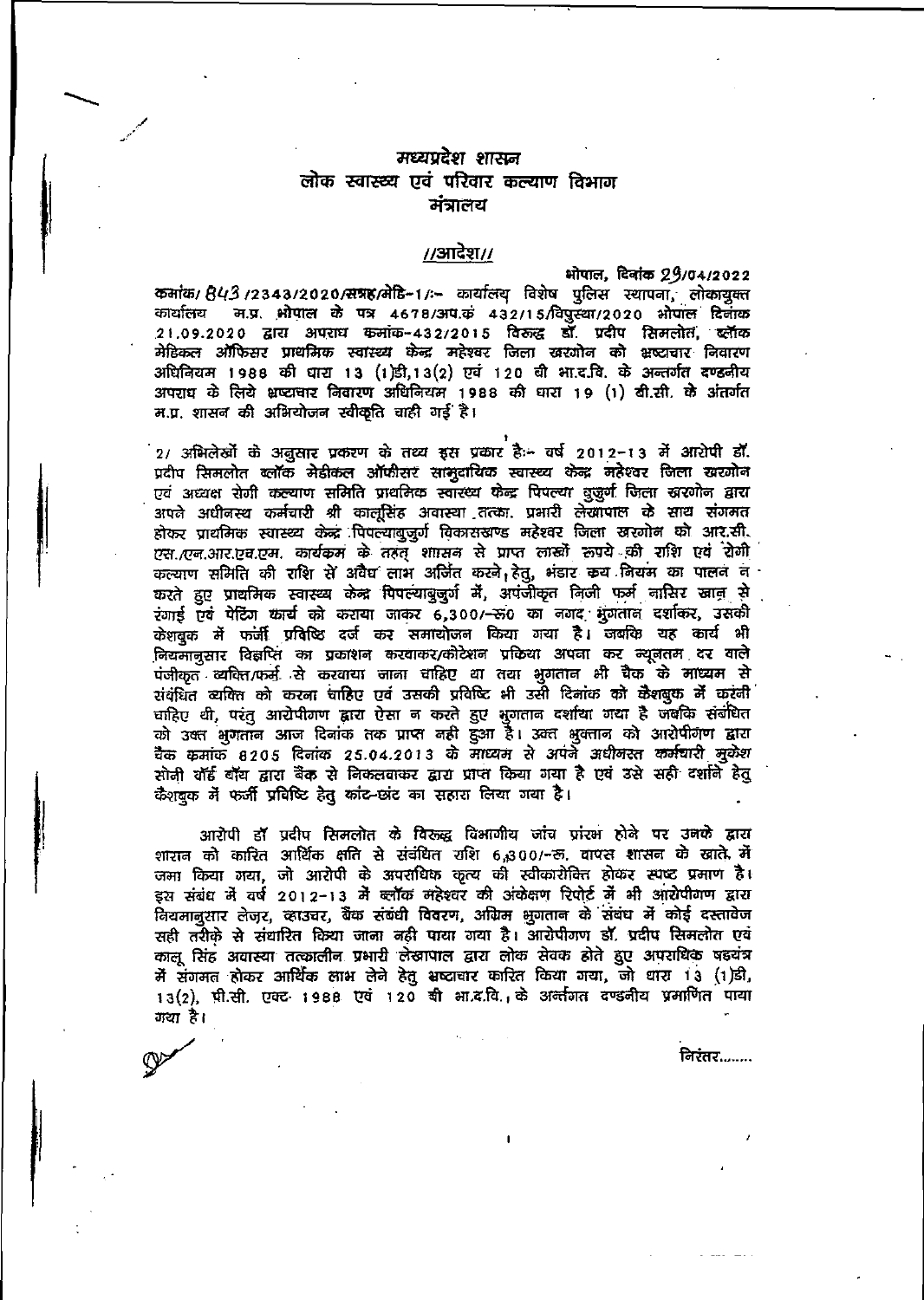3/ संचालनालय स्तर पर गठित राज्य स्तरीय समिति के समक्ष प्रकरण अभियोजन स्वीकृति हेत् प्रेषित किया गया। राज्य स्तरीय समिति द्वारा यह निर्णय लिया गया कि अभियोजन कमांक 432/2015 में क्षेत्रीय संचालक स्वास्थ्य सेवायें, इंदौर की अध्यक्षता में निर्णय लिया जावे। क्षेत्रीय संचालक स्वास्थ्य सेवायें संभाग इंदौर ने पत्र कमांक शिका./संचा./2021/2298 दिलांक 08.03.2021 द्वारा गठित समिति ने प्रथम दृष्ट्यां डॉ. प्रदीप सिमलोत ब्लॉक नेडिकल ऑफिसर ब्लाक महेश्वर एवं श्री कालू सिंह अयास्या तत्कालीन एम.पी.डब्लू प्रभारी लेखापाल प्राथमिक स्वास्थ्य केन्द्र पिपल्या बुजुर्ण महेश्वर जिला खरगोन द्वारा अपने पदीय कतव्यों तथा शासकीय नियमों के यिपरीत जाकर वित्तीय अनियमितताएं किया जाना परिलक्षित होता है का उल्लेख किया गया। संचालनालय स्तर पर राज्य स्तरीय समिति की बैटक दिनांक 07.04.2021 में अभियोजन क्रमांक 432/2015 में अभियोजन स्वीकृति प्रदान की गई है। अतः आरोपीगणों को अपराधिक प्रकरण के संबंध में अभियोजन स्वीकृति प्रदान किये जाने हेतु माननीय मंत्रीजी का प्रशासकीय अनुमोदन प्राप्त किया गया है।

4/ तद्बुसार राज्य शासन एतद् द्वारा सामान्य प्रशासन विभाग मंत्रालय के परिपत्र कमांक 15-1/2014/1-10 दिनांक 05.09.2014 एवं समसंख्यक परिपत्र दिनांक ਸਾਰ 21.04.2017 द्वारा प्रदत्त शक्तियों को प्रयोग करते हुए आरोपी हों. प्रदीप सिमलोत, ब्लॉक मेडिकल ऑफिसर प्राथमिक रवारथ्य केन्द्र महेश्वर जिला खरगौन एवं आरोपी श्री कालू सिंह अवास्या तत्कालीन एम.पी.डब्लू प्रभारी लेखापाल प्राथमिक स्वास्थ्य केन्द्र पिपल्या बुज़ूर्ग महेश्वर जिला खरणोन के विरूद्ध भ्रष्टाचार निवारण अधिनियम । ९८८ की घारा १३ (१)डी, 13(2) एवं 120 बी भा.दावि. भ्रष्टाचार नियारण अधिनियम 1988 के अंतर्गत दण्डलीय अपराध के लिये न्यायालय में अभियोजित करने हेतु भ्रष्टाचार निवारण अधिनियम 1988 की धारा 19(1) बी.सी. के अंतर्गत अभियोजन संस्थित करने की स्वीकृति प्रदान करता है।

(सीमा अन्तर्गतिया) अवर सविवे<sup>वर</sup> संग्रिय

जन्म सायम् शासनं लोक स्वास्थ्य एवं पश्चिर केल्याण विभाग भोपाल, दिलांक 29/04/2022

पू. कमाके/844/2343/2020/सत्रह/लेडि-1 प्रतिलिपिः- सुचनार्थं एवं आदश्यक कार्यवाही हेतु।

- अतिरिक्त मुख्य सचिव भष्यप्रदेश शासन, लोक स्वास्थ्य एव परिवार कल्याण विभाग मंत्रालय भौपाल।
- 2 प्रमुख सचिव, म.प्र. विधि और विधायी कार्यं विभाग, मंत्रालय भोपाल की ओर आवश्यक कार्यवाही हेतु।
- आयुक्त स्वास्थ्य सेवायें, म.प्र. भोपाल।  $\overline{\mathbf{3}}$
- 4 कलेक्टर जिला खरगोन म.प्र.।
- 5 अतिरिक्त महानिदेशक विशेष पुलिस स्थापना लोकायुक्त कार्यालय म.प्र. भोपाल।
- 6 उप/संयुक्त संचालक विज्ञप्त/शिकायत/अधिज्ञप्त/लीगल संघालनालय स्वास्थ्य सेवाये भोपाल ।
- पुलिस अधीक्षक, विशेष पुलिस स्थापना, लोकायुक्त कार्यालय इंदौर संभाग हंदौर। 7
- डॉ. प्रदीप सिललोत, ब्लॉक मेडिकल ऑफिस्र्ट प्राथमिक स्वास्थ्य केन्द्र महेश्वर जिला-खरगोन
	- द्वारा मुख्य चिकित्सा एवं स्वास्थ्य अधिकारी, जिला-खरगोन म.प्र.।
- 9 श्री कालू सिंह अवास्या तत्कालीन एम.पी.डब्लू प्रभारी लेखापाल प्राथमिक स्वास्थ्य केन्द्र पिपल्या बुजुर्ग महेश्वर जिला खरगोन द्वाय-मुख्य चिकित्सा एवं स्यास्थ्य अधिकारी, जिला--खरगोन म.प्र. १

10 आदेश नस्ती।

≱ৰ্বাৰ ফা<sup>নি ফ</sup>

अवर $\epsilon$ संधिय $\epsilon = 10^{10.7}$ मध्यप्रदेश शासक स

लोक स्वास्थ्य एवं धूरियार=कल्याण दिशके ल्यान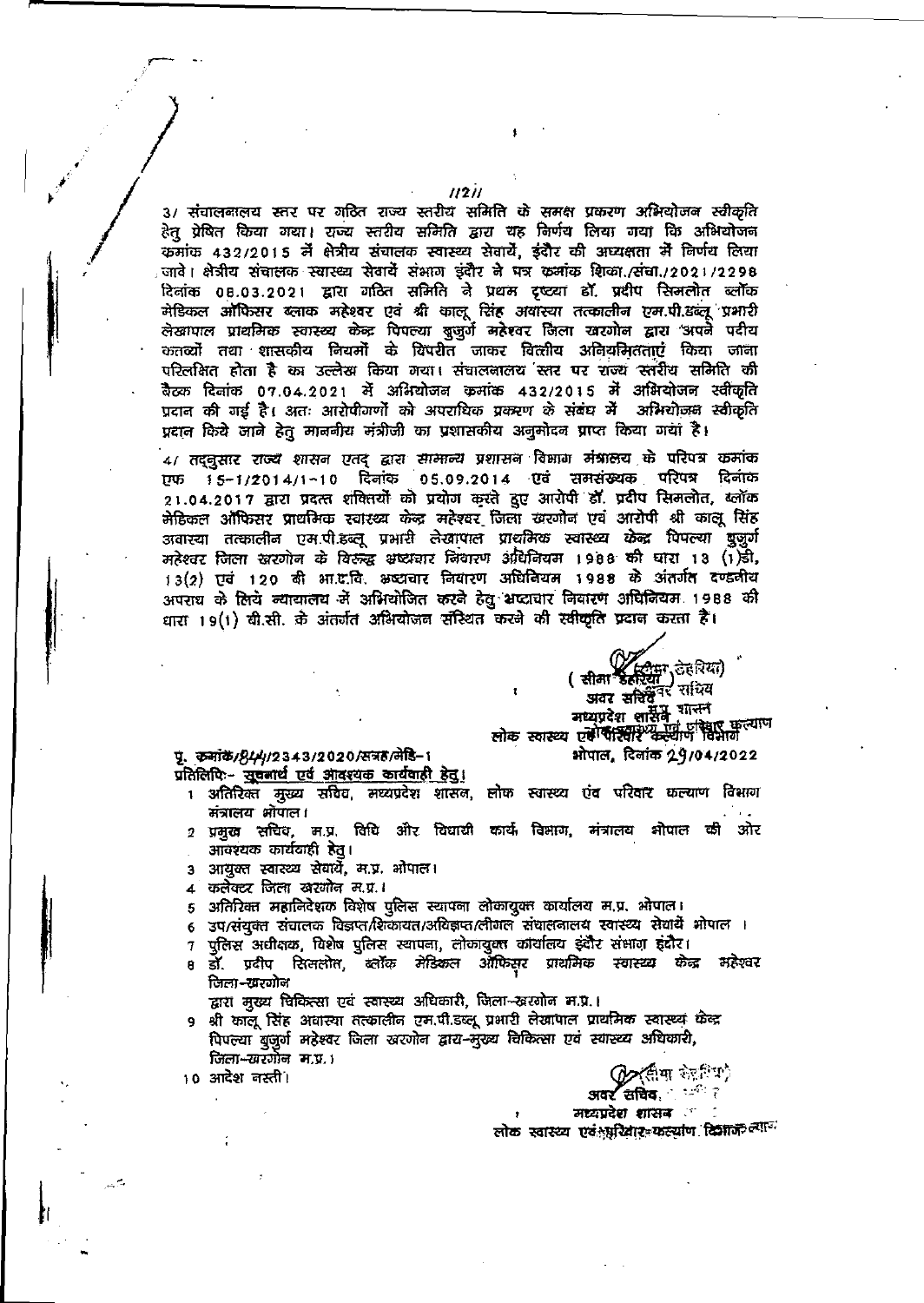### मध्यप्रदेश शासन लोक स्वास्थ्य एवं परिवार कल्याण विभाग मंत्रालय

#### $1/3172811$

मोपाल, दिनाक 29/04/2022 कर्माक/ 841 /2340/2020/सम्रह/मेडि-1/:- कार्यालय विशेष पुलिस स्थापना, लोकायुक्त कार्यालय म.प्र. भोपाल के पत्र 4690/अप.कं 430/15/विपुस्था/2020 भोपाल दिनाक 21.09.2020 द्वारा अपराध कमांक-430/2015 विरुद्ध डॉ. प्रदीप सिमलोत, ब्लॅाक मेडिकल ऑफिसर प्रायमिक स्वास्थ्य केन्द्र महेश्वर जिला खरजोन को भ्रष्टाचार निवारण अधिनियम 1988 की धारा 13 (1)डी,13(2) एवं 120 वी भा.द.दि. के अन्तर्गत दण्डनीय अपराध के लिये भ्रष्टाचार निवारण अधिनियम 1988 की धारा 19 (1) बी.सी. के अंतर्गत . म.प. शासन की अभियोजन स्वीकृति धाही गई है।

2/ संलग्न अभिलेखों के अनसार प्रकरण के तथ्य इस प्रकार है:- वर्ष 2012-13 आरोपी डॉ. प्रदीप सिमलोत ब्लॉक मेहीकल ऑफीसर सामुदायिक स्यास्थ्य केन्द्र महेश्वर जिला खरगोन एवं अध्यक्ष रोगी कल्याण समिति प्राथमिक स्वास्थ्य केन्द्र पिपलिया बुजुर्ण जिला खरगोन द्वारा अपने अधीनस्थ कर्मचारी श्री. कालूसिंह अवास्या तत्का. प्रभारी लेखापाल के साथ संगमत होकर अपराधिक षडयंत्र करते हुए अपने पदीय दायित्यों का लोप/पद का दुरुपयोग कर प्राथमिक स्वास्थ्य केन्द्र पिपल्याबुजुर्ग विकासस्रण्ड महेश्वर जिला खरगोन को आर.सी.एस./एम. आर.एच.एम. कार्यक्रम के तहत शाासन से प्राप्त लाखों रूपये की राशि एवं रोगी कल्याण समिति की राशि से अयैध लाभ अर्जित करने हेतु, नियम विन्ज़्द्ध तरीके बिना निविदा आंमग्रित किए, मनमर्जी से पिपल्याबूजूर्ग अस्पाताल की रंगाई-पुताई, साफ-सफाई, मेहदी कटाई के कार्य पर हुए खर्चे को केशबुक दिनांक 26.12.2012 को एवं 28.12.2012 को प्रकाश पिता तारावन्द खराले, निवासी पिपलझर को चेक कमांक 8204 व चेक कमांक 8203 के आध्यम से कमशः 10,000/- स0 एवं ,9,500/क0 कुल 19,500 रु0 के भुगतान किए जाने की सर्चे संबंधी इन्ट्री करवाई गई है तथा वैक भुगतान करने की कच्ची पावती उक्त अजदूर से प्राप्त की गई थी एवं इसके साथ ही प्रकाश ताराचन्द पिपलझर को चैक कमांक 8206 दिनांक 28.03.2013 से 10,000/- रू की राशि इसी अस्पताल से गार्डन की साफ सफाई, मेहदी कथई व लेव्यीन खाली कराने, पाईप हालने के कार्य के खर्चे की कच्ची रसीद प्राप्त हुई है, जिसका खर्चा केशबुक दिन्नांक 28.03.2013 में चैक कमांक 8215 से 10,000/- रु. ताराघव्द पिपलझर के नामें डाला गया है। जबकि बैंक से प्राप्त रटेटमेन्ट में चैक कमांक 8215 दिनांक 12.04.2013 से 10,000/- रू मुकेश सोनी को भूमतान होना पाया गया है जो रोगी कल्याण समिति पिपल्याबुज़ूर्ग में वार्ड वॉय का कार्य करता था। रोगी कल्याण समिति पिपल्याबुजुर्ग के धैक ऑफ इंडिया के खाता कमांक 991610100005784 के स्टेटमेंब्ट की प्रति के अवलोकन पर पाया गया कि प्रकाशचंद को दिनांक 21.03.2013 को चैक छन्नांक 8204 से 10,000/- रू तथा दिनांक 26.03.2013 को चेक कमांक 8207 से 9,500/- रू भुगतान हुए है। बैंक से प्राप्त २टेटमेन्ट, साक्षी के कथन, कैशबुक के कांट-छांट इत्यादि कृत्य पश्यातयती किया जाना प्रतीत होता है। क्योकि यह कार्य भी नियमानुसार विज्ञप्ति का प्रकाशन करवाकर न्यूनतम दर वाले पंजीकृत व्ययित/फर्म से करवाया जाना चाहिये था, ऐसा न करते हुए राशि पहले आहरित कर ली जई तथा उसे सही दर्शाने हेतु कच्ची रसीदों एवं फैशबुक का सहारा लेकर कैशबुक में इन्ट्री करके उसका समायोजन करना दर्शाकर, रोगी कल्याण समिति को 19,500/~ की आर्थिक क्षति पहुवायी गई है।

<u> निरंतर…….</u>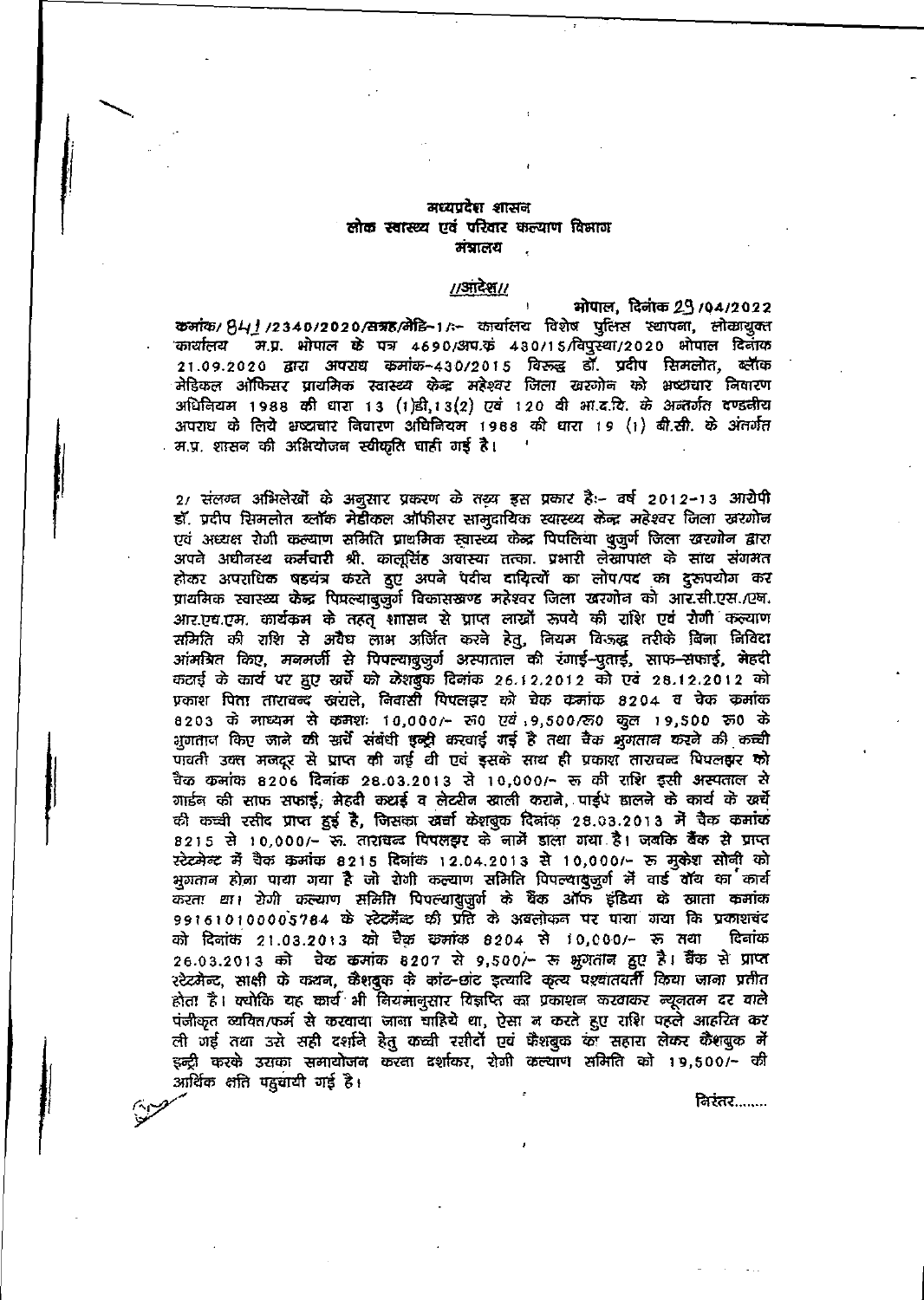आरोपी डॉ प्रदीप सिमलोत के विरुद्ध विभागीय जांच प्रांरभ होने पर उनके द्वारा शासन को कारित आर्थिक क्षति से संबंधित राशि 19,500/- रू वापस शासन के खाते मै जना किया गया, जो आरोपी के अपराधिक कृत्य की स्वीकारोंक्ति होकर स्पष्ट प्रमाण है। इस संबंध में वर्ष 2012-13 में ब्लॉक महेश्वर की अंकेक्षण रिपोर्ट में भी आरोपीगण द्वारा .<br>लियमानुसार लेजर, व्हाउघर, बैंक संबंधी विवरण, अग्रिम भुगतान के संबंध में कोई दस्तावेज सही तरीके से संघारित किया जाना नही पाया गया है। आरोपीगण डॉ. प्रदीप सिमलोत एवं कालू सिंह अवास्या तत्कालीन प्रभारी लेखापाल द्वारा लोक सेवक होते हुए अपराधिक षडयंत्र में संगमत होकर अपने पदीय दायित्वों का दुरूपयोग करते हुए आर्थिक लाभ लेने हेतु भ्रष्टाचार कारित किया गया, जो भ्रष्टाचार निवारण अधिनियम १९८८ की धारा १३ (1)डी,13(2) एवं 120 बी भा.द.वि. के अर्ज्जगत दण्डनीय प्रमाणित पाया गया है।

3) संचालनालय स्तर पर गठित राज्य स्तरीय रामिति के समक्ष प्रकरण अभियोजन स्वीकृति हेतु प्रेषित किया गया। राज्य स्तरीय समिति द्वारा यह निर्णय लिया गया कि अभियोजन कमांक 430/2015 में क्षेत्रीय संचालक स्वास्थ्य सेवायें, इंदौर की अध्यक्षता में निर्णय लिया जावे। क्षेत्रीय संचालक स्वास्थ्य सेवायें संभाग इंदौर ने पत्र कमांक शिका./संचा./2021/2298 विनोक 08.03.2021 द्वारा गठित समिति ने प्रथम दृष्ट्या डॉ. प्रदीप रिामलोत ब्लॉक मेडिकल ऑफिसर ब्लाक महेश्वर एवं श्री कालू सिंह अवास्था तत्कालीन एम.पी.डब्लू प्रभारी लेखापाल प्राथमिक स्वास्थ्य केन्द्र पिपल्या बुजुर्जे महेश्वर जिला खरजोन द्वारा अपने पदीय कतव्यों तथा शासकीय नियमों के विपरीत जाकर वित्तीय अनियमितताएं किया जाना परिलक्षित होता है का उल्लेख किया गया। संघालनालय स्तर पर राज्य स्तरीय समिति की बैटक दिनांक ०७.०४.२०२१ में अभियोजन कमांक ४३०/२०१५ में अभियोजन स्वीकृति प्रदान की गई है। अतः आरोपीगणों को अपराधिक प्रकरण के संबंध में अभियोजन स्वीकृति ्प्रदान किये जाने हेतु माननीय मंत्रीजी का प्रशासकीय अनुमोदन प्राप्त किया गया है। स

तद्वुसार राज्य शासेन एतद् द्वारा सामान्य प्रशासन विभाग मंत्रालय के परिपत्र कमांक  $\overline{41}$ एफ 15-1/2014/1-10 दिनांक 05.09.2014 एर्व समसंख्यक परिषत्र दिनांक 21.04. 2017 द्वारा प्रदत्त शक्तियों को प्रयोग करते हुए आरोपी डॉ. प्रदीप सिमलोत, ब्लॉक मेडिकल ऑफिसर प्राथमिक स्वास्थ्य केन्द्र महेश्वर जिला खेरगोन एवं आरोपी श्री कालू सिंह अवास्था तत्कालीन एम.पी.डब्लू प्रभारी लेखापाल प्राथमिक स्वास्थ्य केन्द्र पिपल्या बुजुर्ग महेश्वर जिला खरगोन के विरुद्धि भ्रष्टाघार निवारण अधिनियम 1988 की धारा 13 (1)डी, 13(2) एवं 120 बी भा.द.वि. भ्रष्ट्यचार निवारण अधिनियम 1988 के अंतर्जत दर्ण्डनीय अपराध के लिये न्यायालय में अभियोजित करने हेतु भूष्टाचार निवारण अधिनियम 1988 की धारा । 9(1) बी.सी. के अंतर्गत अभियोजन संस्थित करने की स्वीकृति प्रदान करता है।



निरंतर.........

 $1/211$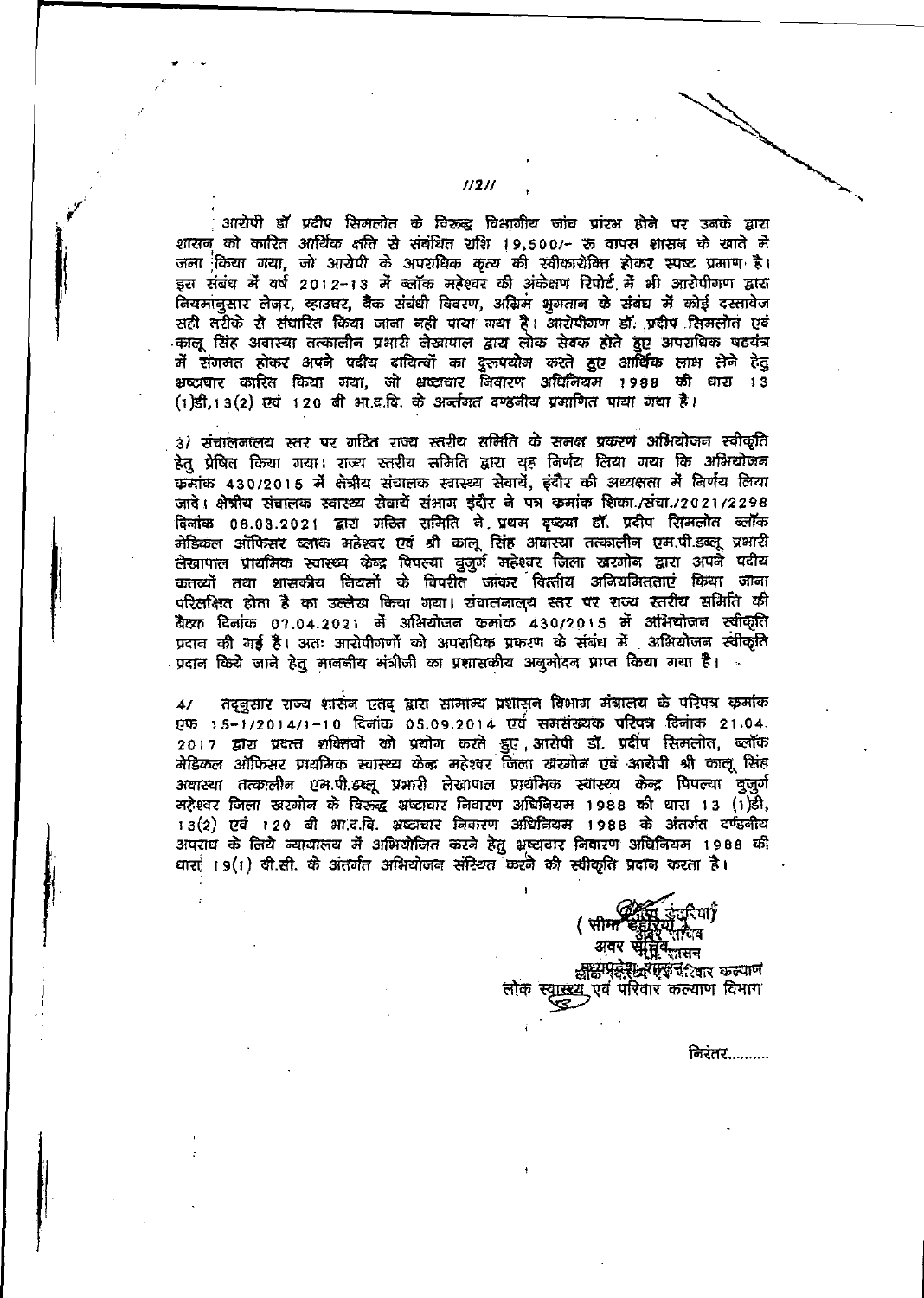### $1/31/$

पृ. कमांक*।842*/2340/2021/सत्रह/मेडि-1 प्रतिलिपिः– सूचनार्थं एवं आवश्यक कार्यवाही हेतु। ओपाल, दिलांक 29/04/2022

- 1 अतिरिक्त मुख्य सचिव, मध्यप्रदेश शासन, लोक स्वास्थ्य एंव परिवार कल्याण विभाग अंत्रालय ओपाल।
- 2 प्रमुख सचिव, म.प्र. विधि और विधायी कार्य विभाग, मंत्रालय भोपाल की ओर आयश्यक कार्यवाही हेतु।
- ३) आयुक्त स्वास्थ्य सेवायें, म.प्र. भोपाल।
- ४ कलेक्टर जिला खरगोन म.प.।
- 5 अतिरिक्त महानिदेशक विशेष पुलिस स्थापना लोकायुक्त कार्यालय म.प्र. भोपाल।
- 6 पुलिस अधीक्षक, विशेष पुलिस स्थापमा, लोकायुक्त कार्यालय, इंदौर संभाग इंदौर।
- $7$  उप/संयुक्त संचालक विज्ञप्त/शिकायत/अविज्ञेप्त/लीगल संचालनालय स्यास्थ्य सेवार्ये भोपाल ।
- 8 डॉ. प्रदीप सिभलोत, ब्लॉक मेडिकल ऑफिसर प्राथमिक स्वास्थ्य केन्द्र महेश्यर जिला-खरगोन द्वारा मुख्य चिकित्सा एवं स्वास्थ्य अधिकारी, जिला-खरगोन म.प्र.।
- 9 श्री कालू सिंह अवास्या तत्कालीन एम.पी.डब्लू प्रभारी लेखापाल प्राथमिक स्वास्थ्य केन्द्र पिपल्या बुजुर्ग महेश्वर जिला खरगौन द्वारा-मुख्य विकित्सा एवं स्वास्थ्य अधिकारी, जिला-खरणोन म.प्र.।
- 10 आदेश मस्ती।

*मुर्किमा खेडरिया)*<br>अवर सम्बि<u>ष</u> मानव जयर साधन<br>मध्यप्रदेश शासन ग्रास्त कल्याण लोक स्वार्थ्य ऐवे परिवार केल्योण विभाग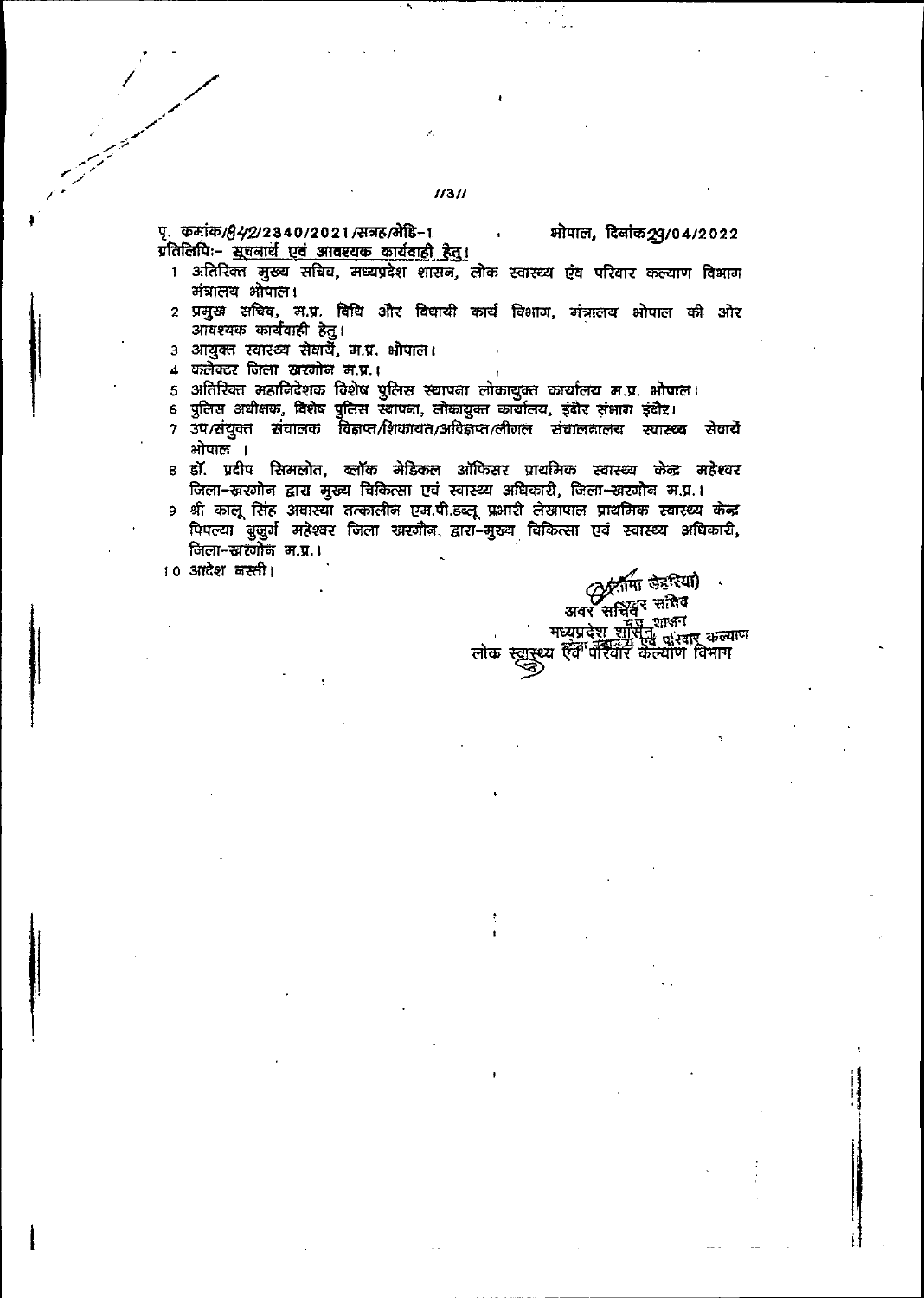#### मध्यप्रदेश शासन लोक स्वास्थ्य एवं परिवार कल्याण विभाग मंत्रालय  $\overline{1}$

### $1/3$ सरेश $1/$

भोपाल, दिनकि 29/04/2022 कमांक/ 839/2341/2020/सत्रह/बेडि-1/ :- कार्यालय विशेष पुलिस स्थापना, लोकायुक्त म.प्र. ओपाल के पत्र 4682/अप.कं 428/15/यिपुस्था/2020 भोपाल दिनांक कार्यालय 21.09.2020 द्वारा अपराध कमांक-428/2015 विरुद्ध डॉ. प्रदीप सिमलोत, ब्लॉक मेडिकल ऑफिसर प्राथमिक स्वास्थ्य केन्द्र महेश्वर जिला खरगोन को भ्रष्टाचार निवारण अधिनियम 1988 की धारा 13 (1)डी, 13(2) एवं 120 बी भा.द.वि. के अन्तर्गत दण्डनीय अपराध के लिये भाष्टाचार निवारण अधिनियम 1988 की घारा 19 (1) बी.सी. के अंतर्गत म.प्र. शासन की अभियोजन स्वीकृति चाही गई है।

21 संलग्न अभिलेखों के अनुसार प्रकरण के तथ्य इस प्रकार है:- वर्ष 2012 - 13 आरोपी डॉ. प्रदीप सिमलोत ब्लॉक मेडीकल ऑफीसर सामुदायिक स्वारथ्य फेन्द्र महेश्वर जिला खरगोन एवं अध्यक्ष रोगी कल्याण समिति प्राथमिक स्वास्थ्य केन्द्र पिपल्या बुजुर्ग जिला खरगोन द्वारा अपने अधीनस्थ कर्मचारी कालूसिंह अवास्या तत्का. प्रभारी लेखापाल के साथ संगमत होकर अपराधिक षडयंत्र करते हुए अपने पदीय दायित्वों का लोप/पद का दुरुपयोग कर बियम विरुद्ध तरीके से कम्प्यूटर की खरीदी की जाकर भुगतान कर वित्तीय अनियमितता की गयी। आरोपी डॉ प्रदीप सिमलोत द्वारा शासन को कारित आर्थिक क्षति से रांबधित राशि 23,500/- वापस शासन के स्नाते में जमा किया गया, जो आरोपी के अपराधिक कृत्य की स्वीकारोक्ति होकर स्पष्ट प्रमाण है। इस संबंध में वर्ष 2012-13 में ब्लॉक महेश्यर की अंकेक्षण रिपोर्ट में भी आरोपीजण द्वारा नियमानुसार लेजर, व्हाउचर, बैंक संबंधी विवरण, अग्निम भूगतान के संबंध में कोई दस्तावेज सही तरीके से संघारित किया जाना वही पाया गया है। आरोपीगण डॉ. प्रदीप सिमलोत एवं कालू सिंह अवास्या तत्कालीन प्रभारी लेखापाल द्वारा लोक सेवक होते हुए अपराधिक षडयंत्र में संगमत होकर अपने पदीय दायित्वों का दुरुपयोग करते हुए आर्थिक लाभ लेने हेतु भ्रष्टाचार कारित किया गया, जो भ्रष्ट्यचार लिवारण अधिनियम 1988 की घारा 13 (1)डी, 13(2) एवं 120 बी भां.द.वि. के अर्ल्तगत दण्डवीय प्रमाणित पाया गया है।

३/ संघालनालय स्तर पर गठित राज्य स्तरीय समिति के समक्ष प्रकरण अभियोजन स्वीकृति हेतू प्रेषित किया गया। राज्य स्तरीय समिति द्वारा यह निर्णय लिया गया कि अभियोजन फमांक 428/2015 में क्षेत्रीय संवालक स्वास्थ्य सेवार्बे, इंदौर की अध्यक्षता में निर्णय लिया जावे। क्षेत्रीय संचालक स्वास्थ्य सेवार्ये संभाग इंदौर ने पत्र कमांक शिका./संचा./2021/2298 दिलांक 08.03.2021 द्वारा गठित समिति ने प्रथम दृष्ट्या डॉ. प्रदीप सिमलोत ब्लॉक मेडिकल ऑफिसर ब्लाक महेश्वर एवं श्री कालू सिंह अवास्था तत्कालीन एम.पी.डब्लू प्रभारी लेखायाल प्राथमिक स्वास्थ्य केन्द्र पिपल्या बुजुर्ग महेश्वर जिला रहरगोन द्वारा अपने पदीय कतव्यों तथा शासकीय कियमों के विपरीत जाकर वित्तीय अनियमितताएं किया जाना परिलक्षित होता है का उल्लेख किया गया। संचालनालय स्तर पर राज्य स्तरीय समिति की कैटक दिनांक ०७.०४.२०२१ में अभियोजन कमांफ ४२८/२०१५ में अभियोजन स्वीकृति प्रदान की गई है। अतः आरोपीगर्णों को अपराधिक प्रकरण के संबंध में अभियोजन स्वीकृति प्रदान किये जाने हेतु माननीय मंत्रीजी का प्रशासकीय अनुमोदन प्राप्त किया गया है।

مختلي

<u>निरंतर…………</u>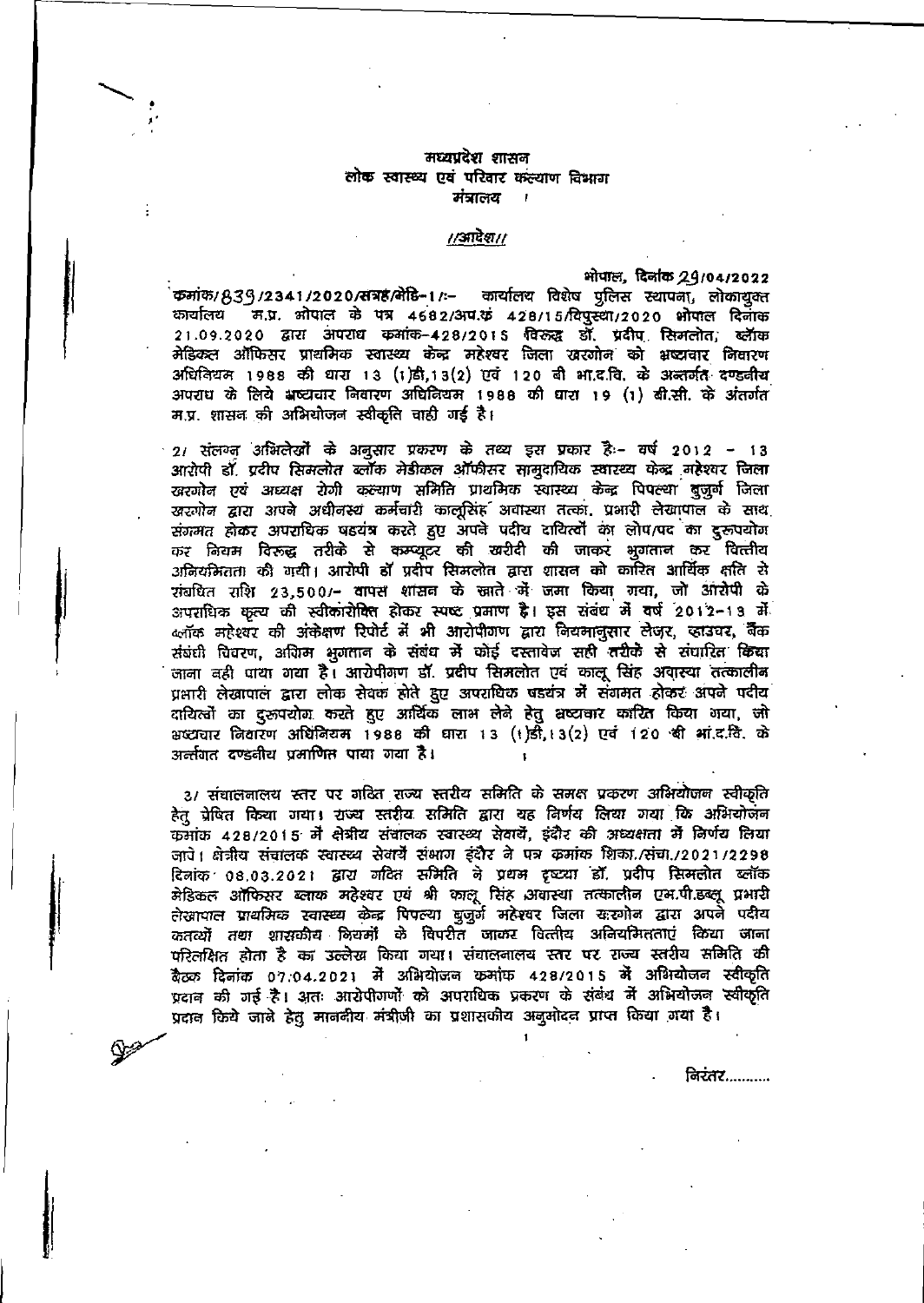$11211$ 

तद्बुसार राज्य शासन एतद् द्वारा सामान्य प्रशासन विभाग मंत्रालय के परिपत्र कमांक  $41$ एफ 15-1/2014/1-10 दिनांक 05.09.2014 एवं समसंख्यक परिपत्र दिनांक 21.04. 2017 द्वारा प्रदत्त शक्तियों को प्रयोग करते हुए आरोपी डॉ. प्रदीप सिमलोत, ब्लॉक मेडिकल ऑफिसर प्राथमिक स्वास्थ्य केन्द्र महेश्वर जिला खरगोन एवं आरोपी श्री कालू सिंह अवास्या तत्कालीन एम.पी.डब्लू प्रभारी लेखापाल प्राथमिक स्वास्थ्य केन्द्र पिपल्या बुजुर्ग महेश्यर जिला खरगोन के विरुद्ध क्षष्टाचार निवारण अधिनियम 1988 की धारा 13 (1)डी, -13(2) एवं 120 बी भा.द.वि. क्षष्टाचार निवारण अधिनियम 1988 के अंतर्गत दण्डनीय अपराध के लिये न्यायालय में अभियोजित करने हेतु भ्रष्टाचार निवारण अधिनियम 1988 की धारा 19(1) बी.सी. के अंतर्गत अभियोजन संस्थित करने की स्वीकृति प्रदान करता है।

> (सीमा खेहरिया) ( सीमा<sup>ज</sup> इंडेरिया ) अंतर सचिव अवर सचिव भुष्ट, फासन मध्यप्रदेश अस्ति चन्द्र एवं परिपार पर<br>लोक स्वास्थ्य एवं परिवार कल्याण विमाग

मोपाल, दिनांक 1.9/04/2022

पृ. कमांक*।84*62341/2020/सत्रह/मेडि-1 प्रतिलिपिः- सूचनार्थं एवं आवश्यक कार्यवाही हेतु।

अतिरिक्त मुख्य सविव, मध्यप्रदेश शासन, लोक स्वास्थ्य एव परिवार कल्याण विभाग मंत्रालय भोपाल।

 $\mathbf{1}$ 

- 2 प्रमुख सचिव, म.प्र. विधि और विघायी कार्य विभाग, मंत्रालय भोपाल की ओर आवश्यक कार्यवाही हेतु।
- आयुक्त स्वास्थ्य सेवायें, म.प्र. भोपाल।  $\overline{\mathbf{a}}$
- कलेक्टर जिला खरगोन म.प.। 4
- अतिरिक्त महानिदेशक विशेष पुलिस स्थापना लोकांयुक्त कार्यालय म.प्र. भोपाल।
- पुलिस अधीक्षकं, विशेष पुलिस स्थापना, लोकायुक्त कार्यालय, इंदौर संभाग इंदौर। 6
- उप/संयुक्त संचालक विहाप्त/शिकायत/अधिहाप्त/लीगल संचालनालय स्वास्थ्य सेवाये भोपाल । 7
- हॉ. प्रदीप रिामलोत, ब्लॉक मेडिकल ऑफिसर प्राथमिक स्वास्थ्य केन्द्र महेश्वर जिला-खरगोन द्वारा मुख्य विकित्सा एवं स्वास्थ्य अधिकारी, जिला-खरगोन म.प्र.।
- श्री कालू सिंह अवास्या तत्कालीन एम.पी.डब्लू प्रभारी लेखापाल प्राथमिक स्थास्थ्य फेंव्र 9 पिपल्या बुजुर्ग महेश्यर जिला खरगोल द्वारा-मुख्य चिकित्सा एवं स्वास्थ्य अधिकारी, जिला-खरगोन म.प्र.।
- 1.0 आदेश नस्ति।

ï <u>ो</u>मा खेहरिया) अवर सचिद् विर 'सचिव मध्यप्रदेश शक्तिय लोक स्वास्थ्य एवं परिवार केल्युएम विमाग<br>(उ) लोक स्वास्थ्य एवं परिवार केल्यु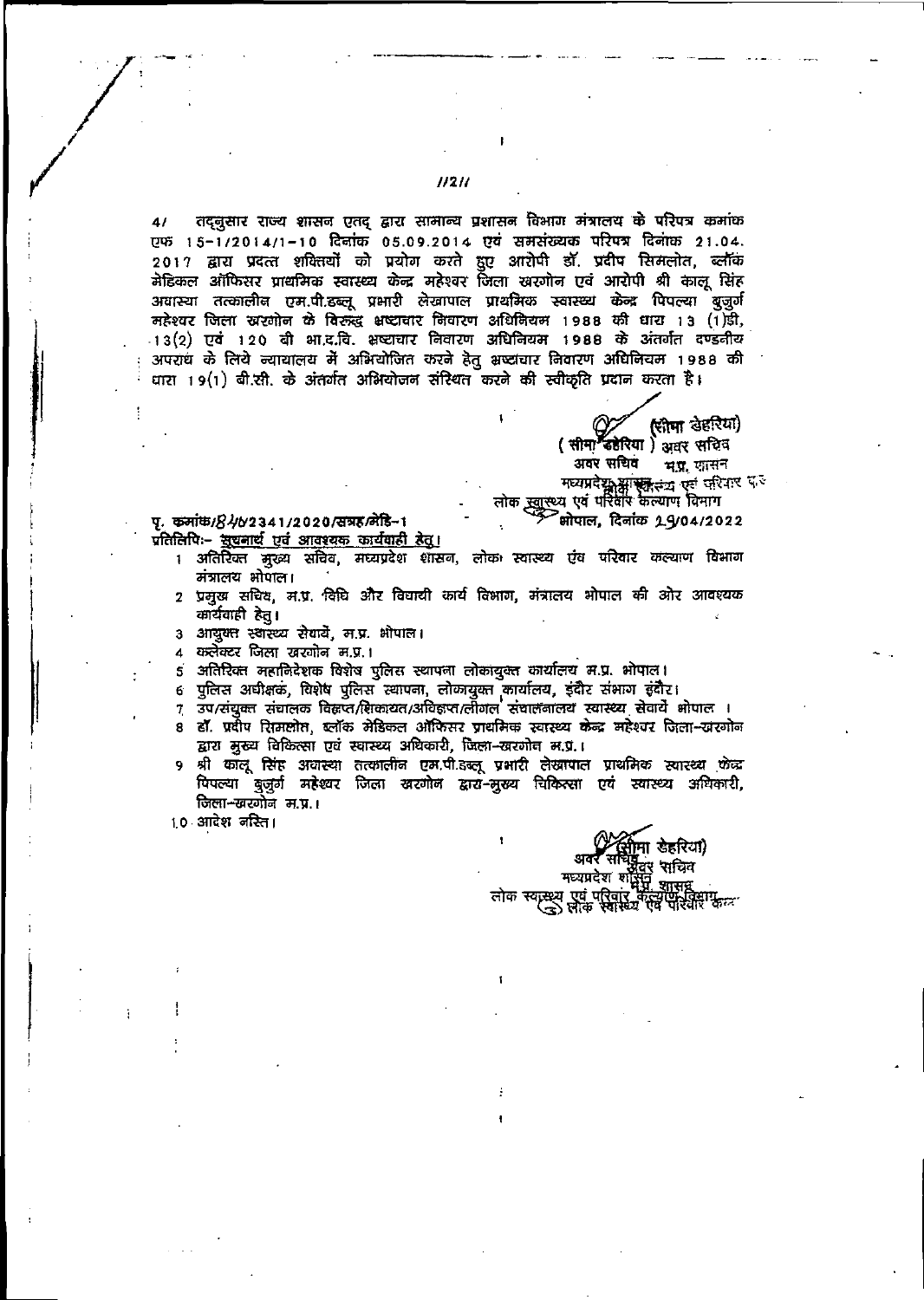# मध्यप्रदेश शासन लोक स्वास्थ्य एवं परिवार कृल्याण विभाग संत्रालय

# //आदेश//

भोपाल, दिनांक २,9/04/2022 कर्नाक/ 837/ 2339/2020/सत्रह/मेडि-17:- कार्यालय विशेष पुलिस स्थापना, लोकायुक्त कार्यालय भ.प्र. भोपाल के पत्र 4686/अप.कं 429/15/विपुस्था/2020 भोपाल दिनाक 21.09.2020 द्वारा अपराध कमांक-429/2015 विरुद्ध डॉ. प्रदीप सिमलोत, ब्लक मेडिकल ऑफिसर प्राथमिक स्वास्थ्य केन्द्र महेश्वर जिला खरगोन को भष्टाचार निवारण अधिनियम 1988 की धारा 13 (1)डी, 13(2) एवं 120 बी आ.द.वि. के अन्तर्गत दण्डनीय अपराध के लिये भ्रष्ट्यचार नियारण अधिनियम 1988 की धारा 19 (1) बी.सी. के अंतर्गत मे.प्र. शासन की अभियोजन स्वीकृति चाही गई है।

2/ संलग्न अभिलेखों के अनुसार प्रकरण के तव्य इस प्रकार है:- वर्ष 2012 - 13 आरोपी डॉ. प्रदीप सिमलोत ब्लॉक मेडीकल ऑफीसर सामुदायिक स्वास्थ्य केन्द्र महेश्वर जिला खरजोन एवं अध्यक्ष रोगी कल्याण समिति प्राथमिक स्वास्थ्य केन्द्र पिपलिया बूजुर्ण जिला खरणोन द्वारा अपने अधीनस्थ कर्मचारी कालूसिंह अवास्या तत्का. प्रभारी लेखापाल के साथ संगमत होकर अपराधिक षडयंत्र करते हुए अपने पदीय दायित्वों का लोप/ पद का दुरुपयोग कर प्राथमिक स्वास्थ्य केन्द्र पिपल्यावुजर्ग विकासखण्ड महेश्वर जिला खरगोन को आर.सी. एस. एव.आर.एच.एम. कार्यक्रम के तहतू शासन से प्राप्त लाखों रूपये की शशि एवं रोगी कल्याण समिति की राशि से अवैध लाभ अर्जित करने हेतु नियम विरूद्ध तरीके बिना निधिदा आमंत्रित किए, मनमर्जी से फर्म नेसर्स सद्गुरू ट्रेडर्स हार्डवेयर पिपल्याबुजुर्ग से प्रा0स्वा0केन्द्र पिपल्याबजूर्ण अस्पताल के लिए विर्माण सामग्री क्रय की गई है। निर्माण सामग्री का मांग संबंधी कोई अभिलेख आरोपीगणों द्वारा संघारित न किया जाकर, मेंटनेस रजिस्टर में उपरोक्त राामजी कय करना दर्शाया गया तथा सामग्री के भौतिक सत्यापन हेतु किसी भी प्रकार की स्टॉक पंजी संघारित नहीं किया गया, जिससे यह प्रमाणित हो सके कि वस्तुतः सामग्री किस दिलांक को प्राप्त दुई एवं उसका उपयोग कहां-कहां, किसके द्वारा किया गया। उक्त सामग्री के लौतिक सत्यापन पर उक्त सामग्री कय किया जाना नहीं पाया गया। जबकि उक्त सामग्री का लगद फर्जी भूगतान 19800/- रू दर्शाया गया है। जबकि यह कार्य भी नियमानुसार विज्ञप्ति का प्रकाशन करवाकर न्यूनतम दर वाले पंजीकृत व्यक्ति/ फर्म से करवाया जाना चाहिए या, ऐसा न करते हुए फर्जी बिल तैयार कर विर्माण सामग्री क्रय किये जाने हेतु 19800/-रु. का फर्जी नगद भूगतान दर्शा कर शासन को प्रश्नाधीन राशि 19800/-रु की आर्थिक क्षति कारित की गई है।

आरोपी डॉ. प्रदीप सिमलोत के विरुद्ध विभागीय जांच प्रारंभ होने पर उनके द्वारा शासन को कारित आर्थिक क्षति । से संबंधित राशि 1,9800/-रू वापस शासन के खाते में जमा किया गया , जो आरोपी के अपराधिक कृत्य की स्वीकारोक्ति होकर स्पष्ट प्रमाण है। इस संबंध में वर्ष 2012-13 में ब्लॉक महेश्वर की अंकेक्षण रिपोर्ट में भी आरोपीगण द्वारा नियमानुसार लेजर, व्हाउचर, बैंक संबंधी विवरण, अग्रिम भुगतान के संबंध में कोई दस्तावेज राही तरीके से संघारित किया जाना नहीं पाया गया है। आरोपी डॉ. प्रदीप सिमलोत एवं कालुसिंह अवास्था तत्कालीन प्रभारी लेखापाल द्वारा लोक सेवक होते हुए आपराधिक षडयंत्र में संगमत होकर अपने पदीय दायित्वों का लोप/पद का दुरूपयोग करते हुए आर्थिक लाभ लेने हेतु भष्टाचार कारित किया गया, जो धांरा 13(1),डी, 13 (2) पी.सी. एक्ट 1988 एयं 120 वी भा.द.वि. के अर्व्तगत दण्डनीय अपराघ प्रमाणित पाया गया है।

निरंतर........